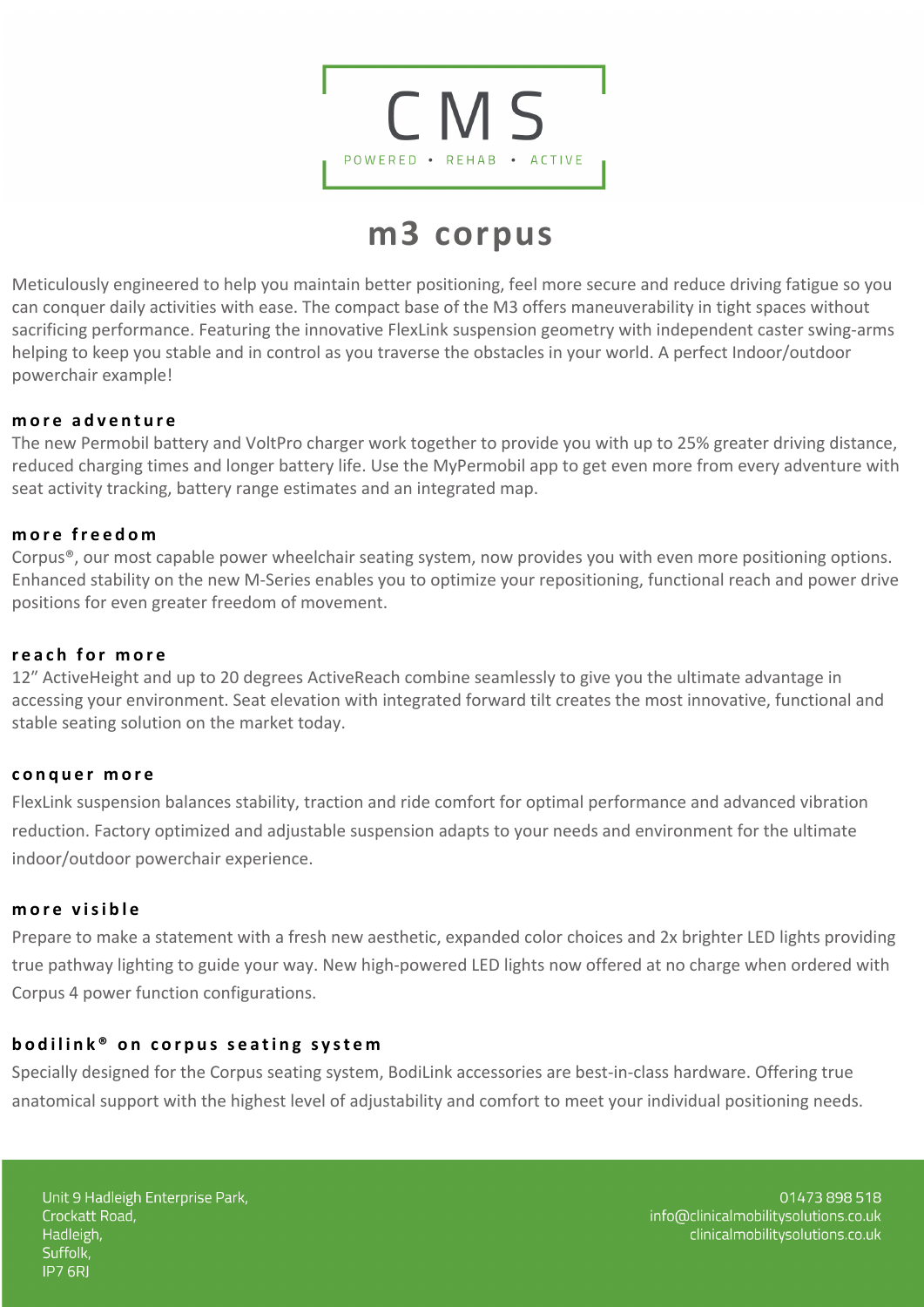

| <b>Maximum User Weight</b>      | <b>300lbs</b>                                     |
|---------------------------------|---------------------------------------------------|
| Maximum Speed                   | 6mph                                              |
| Range                           | 13 mi (Grp 34s) / 20 mi (Grp 24s)*                |
| <b>Base Width</b>               | 24"                                               |
| <b>Base Length</b>              | 35.5''                                            |
| <b>Base Turning Radius</b>      | 20.5''                                            |
| <b>Ground Clearance</b>         | 3''                                               |
| <b>Recommended Battery Type</b> | Group 34 or 24                                    |
| Weight Including Batteries      | 385 lbs (Grp 34s), 405 lbs (Grp 24s)              |
| <b>Drive Electronics</b>        | R-Net 120A                                        |
| Seat-to-Floor Height            | 17.5", 18.5", 19.5"                               |
| <b>Seat Elevation</b>           | Optional 12"                                      |
| Drive Wheel                     | 14"                                               |
| Casters                         | 7"                                                |
| <b>Tilt Options</b>             | Posterior: 0° - 50°<br>ActiveReach: 5°, 10° & 20° |
| Legrest Angle - Power           | $85^{\circ} - 180^{\circ}$                        |
| Backrest Angle - Power Recline  | $85^{\circ} - 180^{\circ}$                        |
| <b>Backrest Height</b>          | $20''$ , $23'' - 28''$ (1" incr.)                 |
| Seat Depth                      | $14" - 22"$ $(1"$ incr.)                          |
| Seat Width                      | $17" - 23"$ (2" incr.)                            |
| Armrest Pad Lengths             | 10", 13", 16", 18"                                |